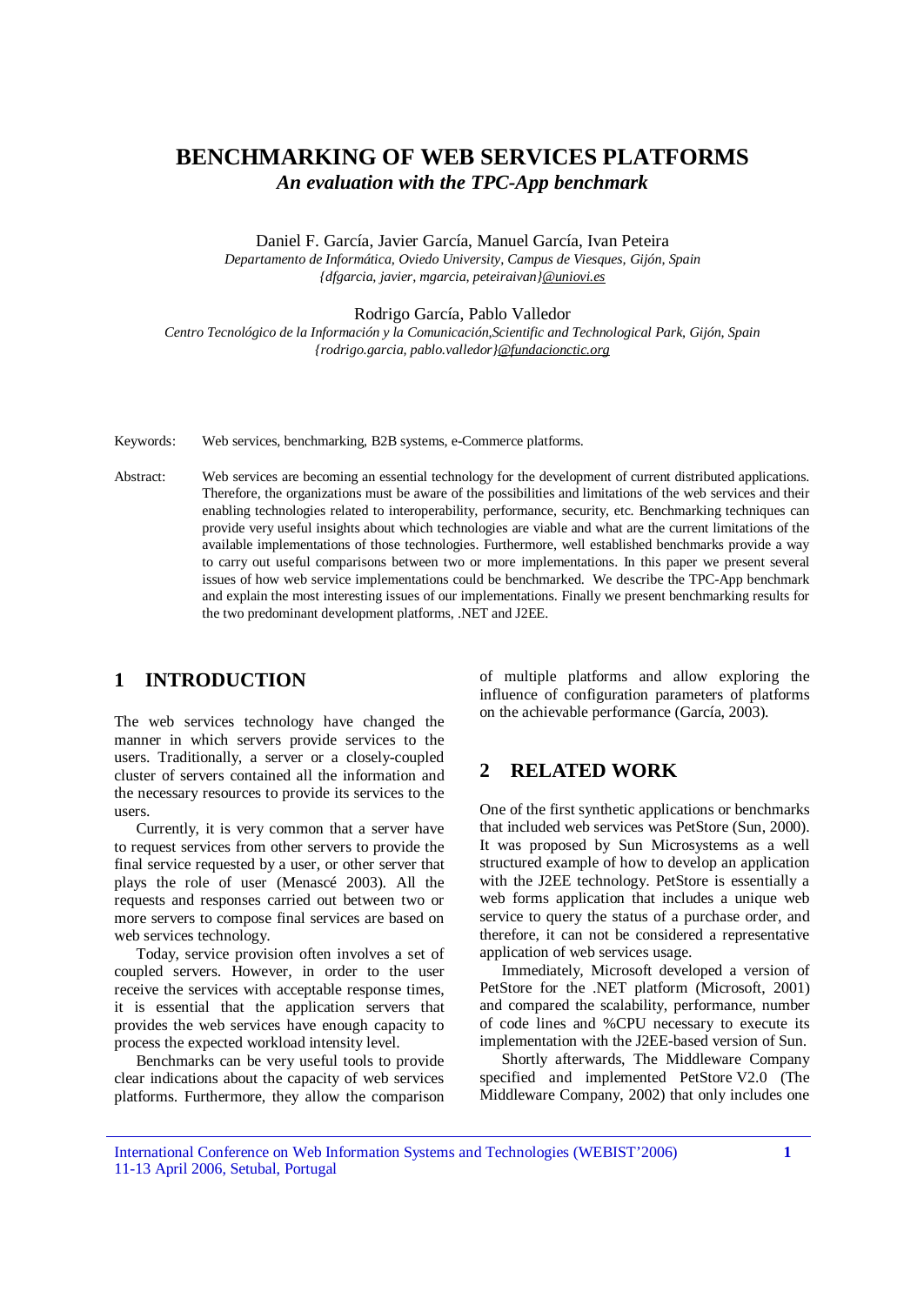web service to obtain the status of a purchase order. The innovation with respect to the previous version is that consider two scenarios for web service activation: local (C2B) and remote (B2B). An important benchmarking aspect is that an average thinking time of 10 seconds is used between the successive requests of the clients. This new version is also too simple to be considered as an acceptable benchmark for web services.

A more complete benchmark for web services is @Bench (Doculabs, 2003) that exposes 3 services: GetOrderDetails, GetCustomer, NewCustomer. The users request the three services with the same probability and the time between two successive requests is chosen as a random value between 2 and 8 seconds. This benchmark models the interactive requests that users send to the application server of their own company (this represents a C2B scenario). However this benchmark does not model the relations of a server with other servers, that is, the typical B2B scenario integrated in a server based on web services.

The Spidermark benchmark (Subramanyam, 2003) models a set of users sending interactive requests to the application server of their own company (this represents a C2B scenario). The benchmark also models the transactions carried out by the application server with servers of external suppliers of the company to satisfy the requests of the users (this represents a B2B scenario). All the interactions are implemented using web services.<br>Later, Sun Microsystems proposed

Later, Sun Microsystems proposed the benchmark WSTest (Sun, 2004) to compare the technologies used to implement web services. This benchmark only invocates empty methods in the remote server, that echo the variables received. This benchmark has been designed to evaluate only the communication aspects involved in web services. Microsoft modified this benchmark adding a method to generate load in the server (Microsoft, 2004). WSTest does not model any specific e-commerce scenario and it is too simple to be considered as a general benchmark for web services platforms.

Finally, the Transaction Processing Performance Council organization (TPC) launched the specification 1.0 of the benchmark TPC-App (TPC 2004) that is an application server and web services benchmark. The application modelled by this benchmark is a retail distributor operating through Internet that support ordering and retrieving information of products (this represents a typical B2B scenario).

For our research work on benchmarking of web services platforms, we have selected the TPC-App

benchmark, because it models very well the operations and the workload of a typical e-business application server that interacts with other e-business servers through web services.

## **3 AN OVERVIEW OF TPC-APP**

The TPC-App benchmark emulates the activities of a B2B transactional application server system with the goal of obtaining an indication of the performance capabilities of the server system.

The benchmarking architecture includes three main elements: the System Under Test (SUT), the Remote Business Emulator (RBE) and the external emulators. Figure 1 gives a general overview of these three elements of the benchmark, showing also their main internal components.

## **3.1 The Server Under Test**

The server (SUT) exposes 7 remote methods to the remote business emulator (RBE). Figure 1 shows these methods, indicating also the percentage of invocations of each method and the maximum admissible value of the 90-percentile response time for the invocations of each particular method.

The most important method is Create Order, whose operation is explained in the following paragraphs. The Create Order method creates an order on the database and sends a message to the order fulfilment subsystem using the shipping queue. An order summary is returned to the RBE.

Later the orders are processed asynchronously by the Shipping Process. It extracts the messages with the orders from the shipping queue and process the order in two different ways, as a function of the order status:

1) If the status is pending, there are enough items in stock to complete the order and send the items to the customers. The Shipping Process sends a request to the external shipment notification emulator (SNE) which represents an external packet delivering company. The SNE returns an image that represents a shipping label and a tracking number for the shipment package.

2) If the status is back, there are not enough items in stock to complete the order, and therefore, a message is sent to the stock management queue in order to the stock management process add new items to the stock. Then, it sends a message to the shipping queue containing the order with its status assigned to pending.

International Conference on Web Information Systems and Technologies (WEBIST'2006) 11-13 April 2006, Setubal, Portugal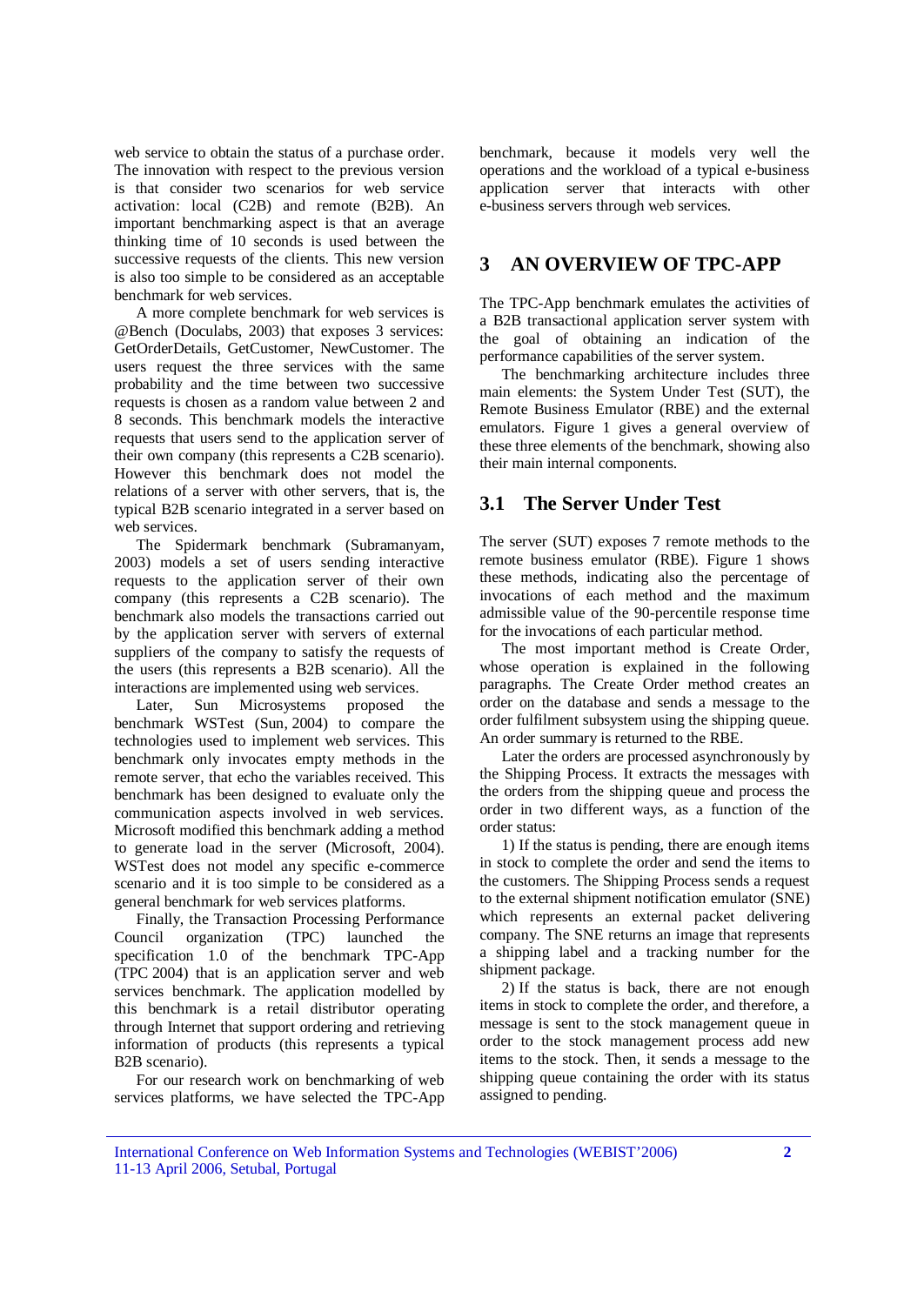

Figure 1: General layout of the TCP-App benchmark

The other six methods implemented in the SUT are simpler. Figure 1 also shows that three methods and the two internal processes of the application server use services provided by external vendors.

Other important part of the SUT is the database server. It supports a database with 8 individual tables. Figure 1 also shows the entity-relationship among these tables.

All the interactions of processes and web services with the database must be made through a transaction manager supporting full ACID properties for transactions. The benchmark defines a series of tests to demonstrate that the requirements of Atomicity, Consistency, Isolation and Durability are fulfilled.

The size of the database is scaled with the number of EBs that is used in a benchmarking experiment. The benchmark considers two types of EBs: Configured EBs and Active EBs.

The Configured EBs refers to the initial population of the Customer Table divided by 192. The factor 1/192 is the fraction of registered customers that can be connected to the SUT simultaneously at any time. The cardinality of most important tables is a function of the Configured EBs.

The Active EBs refers to the subset of Configured EBs that are concurrently connected and using web services during a load injection test.

The number of Active EBs during a Test Run must be at least 90% and not more than 100% of the Configured EBs.

# **3.2 The Remote Business Emulator**

The remote business emulator (RBE) is typically a multithreaded process. Each thread emulates an active EB that request services within business

International Conference on Web Information Systems and Technologies (WEBIST'2006) 11-13 April 2006, Setubal, Portugal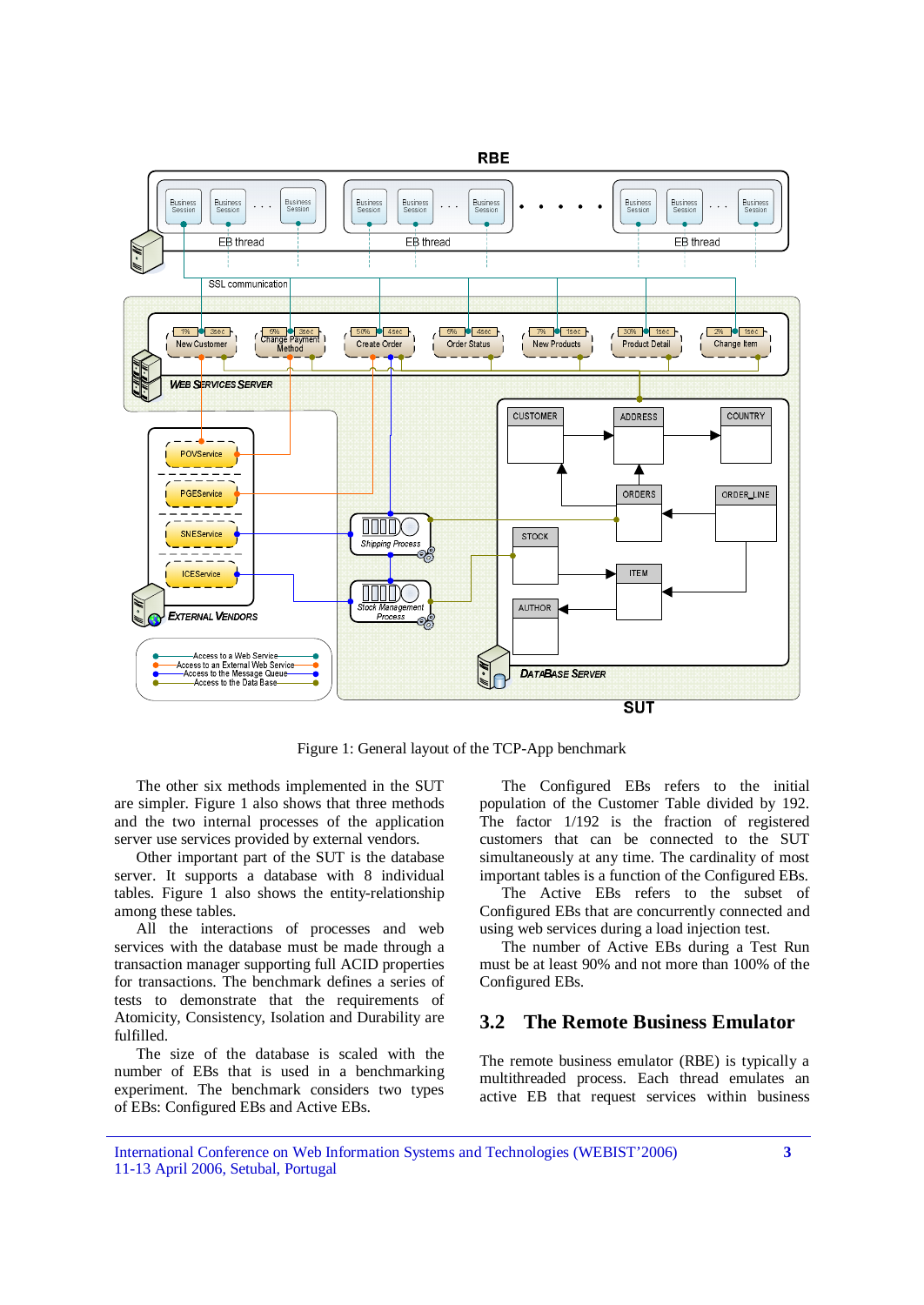sessions. An EB must open a new socket connection and a SSL/TSL secure session for each new business session.

The benchmark defines the Business Session Length (BSL) as the number of web service interactions to be requested in the Business Session. The BSLs are random values generated with a Beta distribution scaled between 1 and 120.

There is no think time between two successive web service requests within a business session.

When a business session ends, the EB starts a new business session immediately.

Now, the workload injection scenario modelled by the benchmark is analyzed. The RBE emulates multiple remote application servers (client computers) sending requests to the local TPC-App server. A single active EB (thread) of the RBE reproduce the behaviour of different client computers opening business sessions on the TPC-App server sequentially.

Therefore, the load injection models a typical B2B scenario, in which, multiple remote application servers send requests to the local TPC-App server.

# **3.3 The External Emulators**

The application server interacts with other application servers through web services. The TPC-App benchmark requires 4 emulators:

The Purchase Order Validation Emulator (POV) represents an external system that authorizes the credit for a new customer or for an existing customer that is changing the method of payment.

The Payment Gateway Emulator (PGE) authorizes payments with credits cards.

The Inventory Control Emulator (ICE) receives requests for additional item stock, acknowledging the received messages.

The Shipment Notification Emulator (SNE) emulates a packet delivering company, like FEDEX, UPS, etc.

## **3.4 The Performance Metrics**

The main performance metric provided by the TPC-App benchmark is the throughput of the application server measured in Web Service Interactions per Second (SIPS). The benchmarking results must include the SIPS per application server system (for clusters) and the Total SIPS for the entire tested configuration (SUT). The associated price per SIPS (\$USD/SIPS) and the availability of the configuration tested must also be reported.

## **4 IMPLEMENTATION ISSUES**

We have developed two different implementations of the TPC-App benchmark, one for .NET and other for J2EE. Both implementations share the same basic design, following the three-tier architecture.

In the presentation tier reside the access points to web services, and the WSDL is common to both implementations. The J2EE implementation exposes the web services using a servlet hosted in the Tomcat Axis Engine bundled in JBOSS. In the .NET implementation the web services are hosted in Internet Information Server (IIS) and perform on the ASP.NET runtime.

In the business tier, the functionality of the seven web services is grouped in three components in both implementations. Other component is integrated to support distributed transactions. In the J2EE implementation, Session EJBs are used to manage the business logic. In .NET, common classes are used to implement the functionality plus an additional COM+ serviced component to support distributed transactions. Therefore the implemented software can scale automatically using a cluster of machines to implement the application server.

In the data tier, both implementations use SQL Server 2000. In the J2EE implementation, JDBC was used to perform the queries, under the management of EJBs components. In the .NET implementation, the queries are performed invoking methods of the ADO.NET library. Both implementations use a connection pool with the database and several processing tasks were put in the data server using stored procedure calls to alleviate the load of the application server.

The two processes involved in the Create Order service, shipping and stock management, require asynchronous messaging services, and therefore, two queues must be used. In the J2EE environment, JBOSS-MQ manages the queues and the process logic is performed by Message Driven Beans, which are automatically handled by the JBOSS container. In the .NET framework, MSMQ controls the queues and the process logic is implemented as two Windows services created for that purpose.

Due to the ACID transactional requirements imposed by the specifications of the benchmark, the services of a transactional manager are need. The J2EE implementation uses the "Java Transaction Service" jointly with EJBs controlled by the JBOSS container. The .NET implementation uses the "Distributed Transaction Coordinator" (DTC) through .COM+ components.

International Conference on Web Information Systems and Technologies (WEBIST'2006) 11-13 April 2006, Setubal, Portugal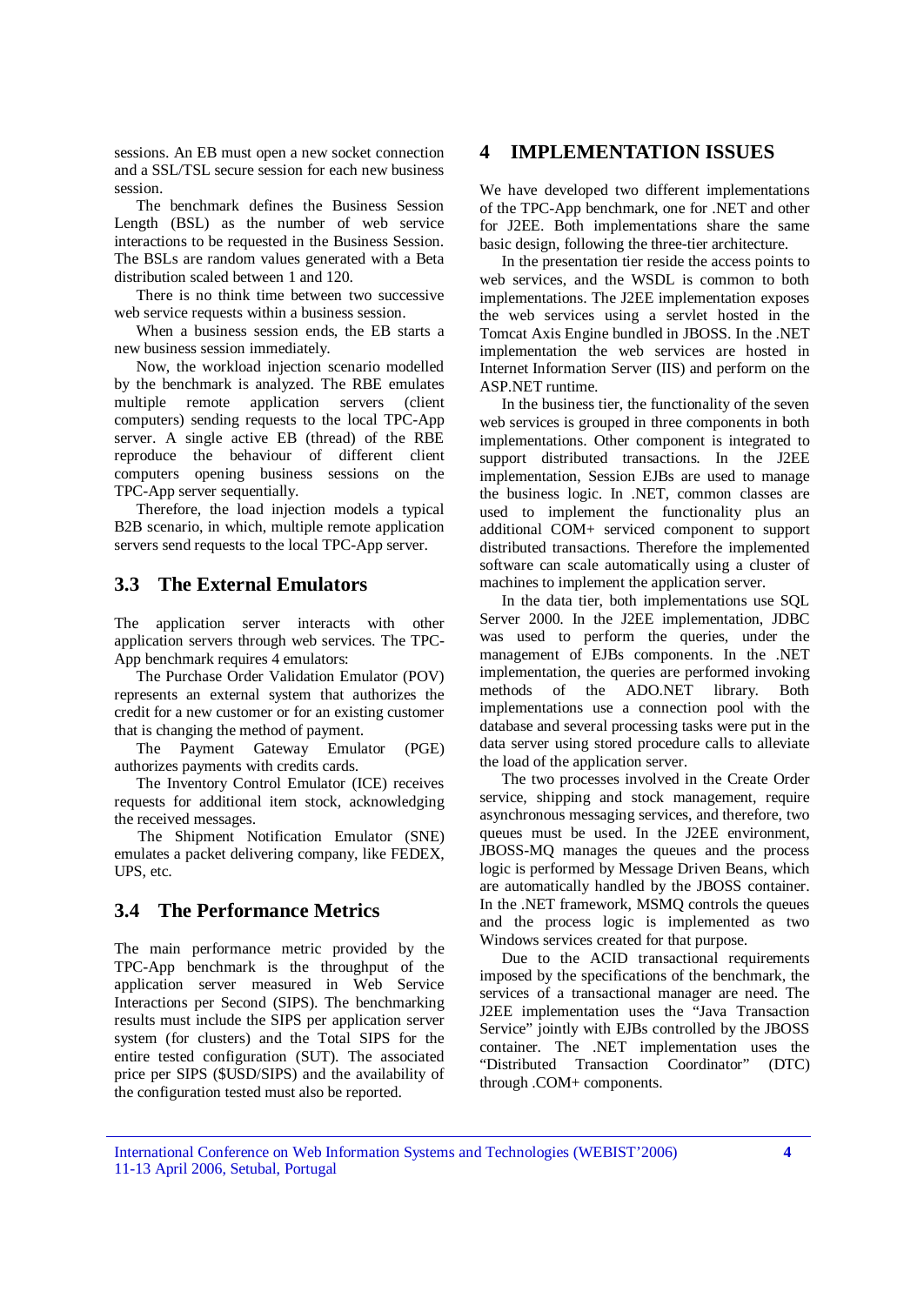# **5 EXPERIMENTAL RESULTS**

This section shows a brief summary of the results obtained from the execution of the implementations of the TPC-App benchmark on the main two web services development platforms: .NET and J2EE. The two benchmarks have not been especially optimized for this evaluation work.

The physical architecture for experimentation is shown in figure 2. It is composed by four computers connected by a 100 MBps Ethernet switch. The SUT has two identical computers based in a Dual Pentium III at 1100 Mhz. The computers for RBE and external emulators are identical and they are based on single Pentium III at 850 Mhz. All computers run the Windows 2003 Server operating system and the database used is SQL Server 2000.

The unique admissible difference in this architecture is the benchmarking software executed in the application server: a J2EE implementation or a .NET implementation.



Figure 2: Benchmarking architecture

The purpose of the experiments is not to give the specific TPC-App result, but obtaining insights about the performance issues of the two platforms.

Figures 3 and 4 represent the response time of the seven interactions with exposed web services when the number of EBs increases. The .NET platform performs notably better than J2EE. We expected that the "Create Order" web service would show the greater response times due to its high complexity. The measurements confirm this behaviour, but in .NET the "New Products" web service performs worst, in spite of it is a very simple. This unexpected behaviour requires than an optimization of this service will be accomplished.



Figure 3: Response time of interactions in .NET



Figure 4: Response time of interactions in J2EE

The primary objective of TPC-App and the most of benchmarks is to provide an index of the sustained throughput that a hardware-software platform can provide. Figure 5 shows the evolution of the system throughput. The .NET-based implementation shows better performance for all the range of EBs considered in the experiment. The throughput under saturation conditions in .NET is more than double than in J2EE.



Figure 5: Comparison of throughput.

International Conference on Web Information Systems and Technologies (WEBIST'2006) 11-13 April 2006, Setubal, Portugal